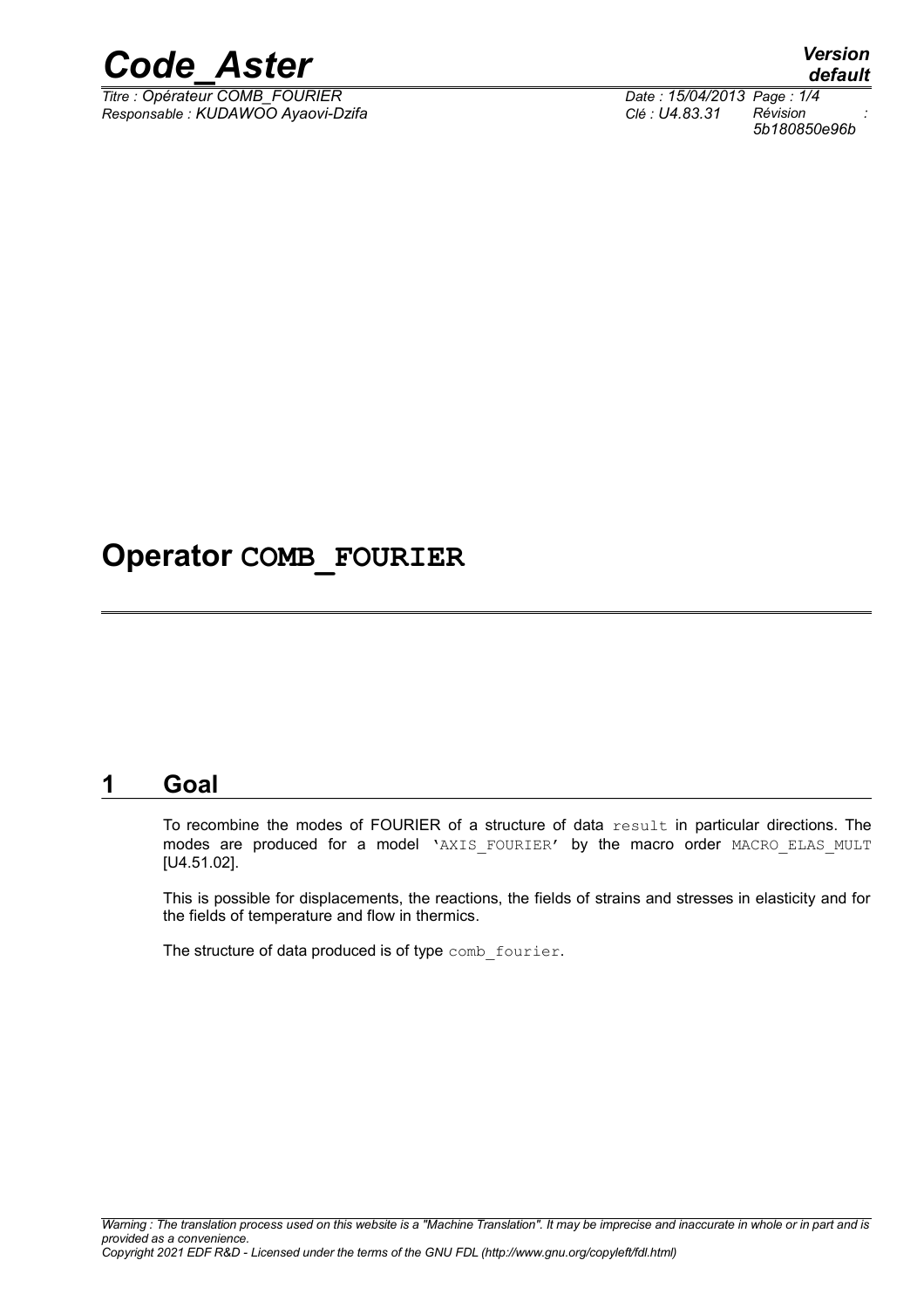# *Code\_Aster Version*

**2 Syntax**

*Titre : Opérateur COMB\_FOURIER Date : 15/04/2013 Page : 2/4 Responsable : KUDAWOO Ayaovi-Dzifa Clé : U4.83.31 Révision :*

comb [comb\_fourier] = COMB\_FOURIER **(**

| $RESULT =$   | resu | $\mathbf{r}$                                                                                 | /[fourier elas]<br>/[fourier ther] |
|--------------|------|----------------------------------------------------------------------------------------------|------------------------------------|
| $NOM CHAM =$ |      | 'DEPL'<br>'REAC NODA'<br>'SIEF ELGA'<br>'EPSI ELNO'<br>'SIGM ELNO',<br>'TEMP'<br>'FLUX ELNO' |                                    |
| ANGLE        | $=$  | langl,                                                                                       | [1 R]                              |

*5b180850e96b*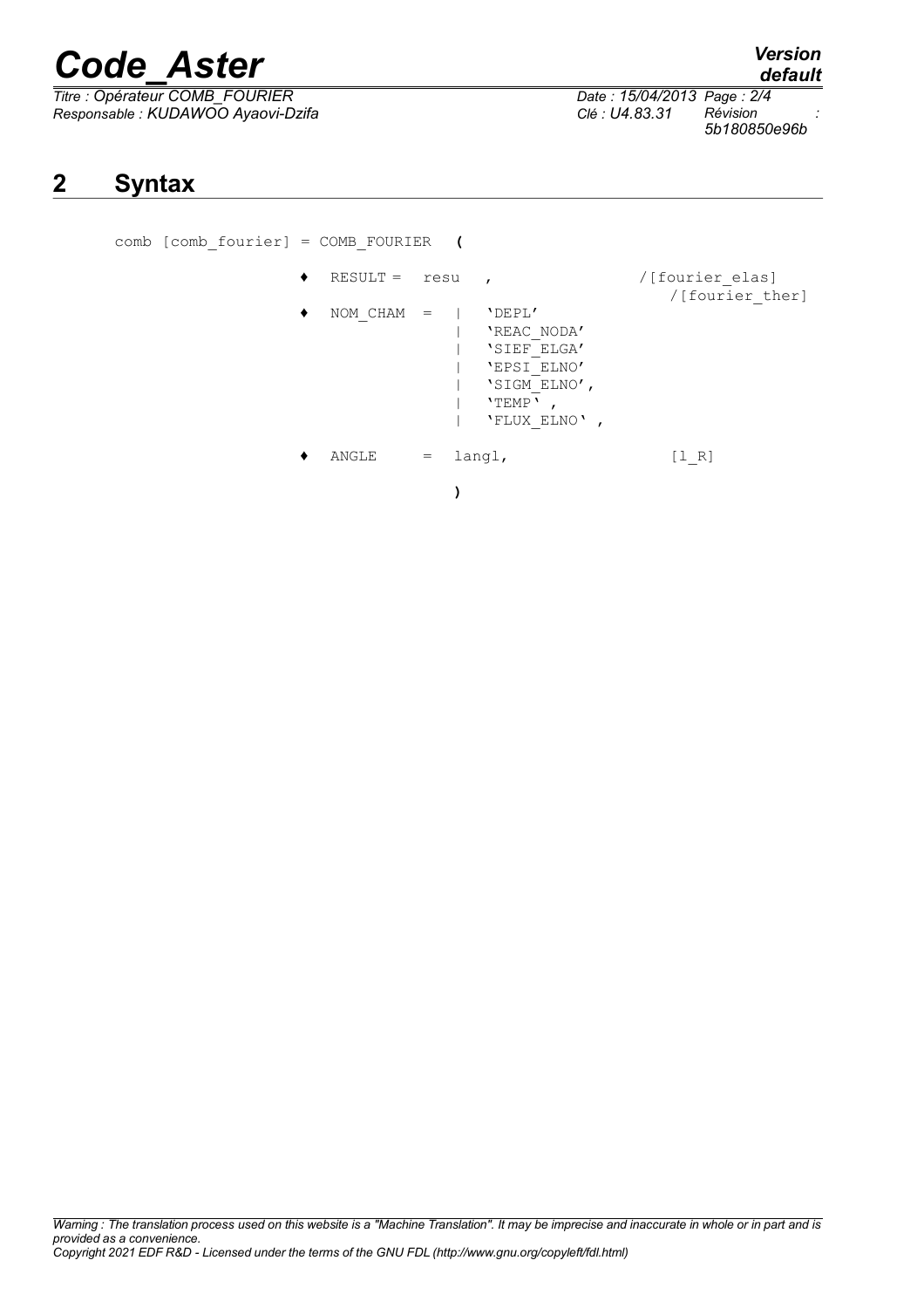# *Code\_Aster Version*

 $\overline{T}$ *Titre : Opérateur COMB\_FOURIER Responsable : KUDAWOO Ayaovi-Dzifa Clé : U4.83.31 Révision :*

*5b180850e96b*

### **3 Operands**

#### **Recall:**

The recombination of FOURIER on displacements is written:

combination of FOURIER on displacements is written:

\n
$$
u(\theta) = \sum_{l=0}^{N} \begin{bmatrix} \cos l\theta & 0 & 0 \\ 0 & \cos l\theta & 0 \\ 0 & 0 & -\sin l\theta \end{bmatrix} u_{l}^{s} + \begin{bmatrix} \sin l\theta & 0 & 0 \\ 0 & \sin l\theta & 0 \\ 0 & 0 & \cos l\theta \end{bmatrix} u_{l}^{a}
$$

A symmetrical harmonic is thus recombined with the matrix  $A^s$ , an antisymmetric harmonic with the matrix  $A^a$ .

The recombination of FOURIER on the strains and the stresses is written:

$$
\varepsilon(\theta) = \sum_{l=0}^{N} \left( \begin{bmatrix} \cos l\theta I_4 & 0_{4,2} \\ 0_{2,4} & -\sin l\theta I_2 \end{bmatrix} \varepsilon_l^s + \begin{bmatrix} \sin l\theta I_4 & 0_{4,2} \\ 0_{2,4} & \cos l\theta I_2 \end{bmatrix} \varepsilon_l^a \right)
$$

#### **3.1 Operand RESULT**

 $RESULT = resu,$ 

Name of the concept of the type fourier elas or fourier ther from which one will recombine the modes.

#### **3.2 Operand NOM\_CHAM**

 $\bullet$  NOM CHAM = nomsymb, Reference symbol of the recombined fields.

#### **3.3 Operand ANGLE**

 $ANGLE = langl,$ 

Angle (S) in degrees of (or of) the section (S) where place the recombination of FOURIER takes.